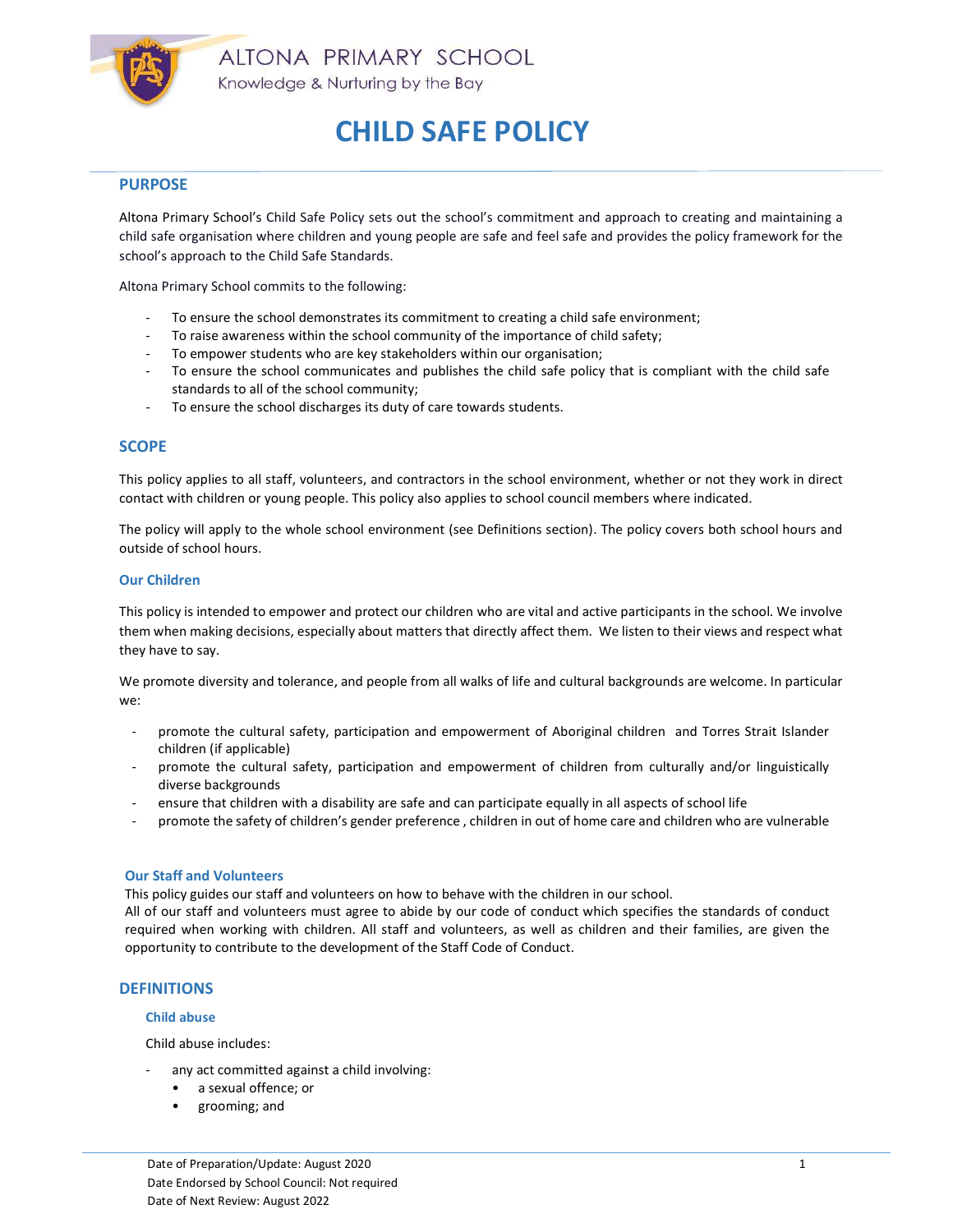

ALTONA PRIMARY SCHOOL Knowledge & Nurturing by the Bay

# CHILD SAFE POLICY

- the infliction, on a child, of:
	- physical violence; or
	- serious emotional or psychological harm; and
- serious neglect of a child.

### Child-connected work

Child-connected work means work authorised by the school, school council, or Secretary of the Department of Education and Training and performed by an adult in a school environment while children are present or reasonably expected to be present.

### Child safety

Child safety encompasses matters related to protecting all children from child abuse, managing the risk of child abuse, providing support to a child at risk of child abuse, and responding to incidents or allegations of child abuse.

### School environment

School environment means any physical or virtual place made available or authorised by the school for use by a child during or outside school hours, including:

- a campus of the school;
- online school environments (including email and intranet systems); and
- other locations provided by the school for a child's use (including, without limitation, locations used for school camps, sporting events, excursions, competitions, homestays, and other school activities or events)

### School staff

School staff means an individual working in a school environment who is:

- employed by the Department of Education and Training;
- directly engaged or employed by a school council; or
- a volunteer or a contracted service provider (whether or not a body corporate or any other person is an intermediary).

### STATEMENT OF COMMITMENT TO CHILD SAFETY AND CHILD SAFETY PRINCIPLES

Altona Primary School is committed to the safety and wellbeing of all children and young people. This will be the primary focus of our care and decision-making.

The school's approach to creating and maintaining a child safe school environment is guided by our school philosophy and values. At Altona Primary School the school community values diversity and demonstrates mutual respect and cooperation between all stakeholders: students, families, staff and the wider community.

At Altona Primary School our values guide the decisions and behaviours of all members of our school community, including in relation to child safety. Our values are:

#### Resilience - Respect - Responsibility - Collaboration - Aspiration – Gratitude

Altona Primary School has zero tolerance for child abuse. We are committed to providing a child safe environment where children and young people are safe and feel safe, and their voices are heard about decisions that affect their lives. Our child safe policies, procedures, strategies and practices will be inclusive of the needs of all children, particularly Aboriginal and Torres Strait Islander children, children from culturally and linguistically diverse backgrounds, children with disabilities, and children who are vulnerable

Every person involved in Altona Primary School has a responsibility to understand the important and specific role they play individually and collectively to ensure that the wellbeing and safety of all children and young people is at the forefront of all they do and every decision they make.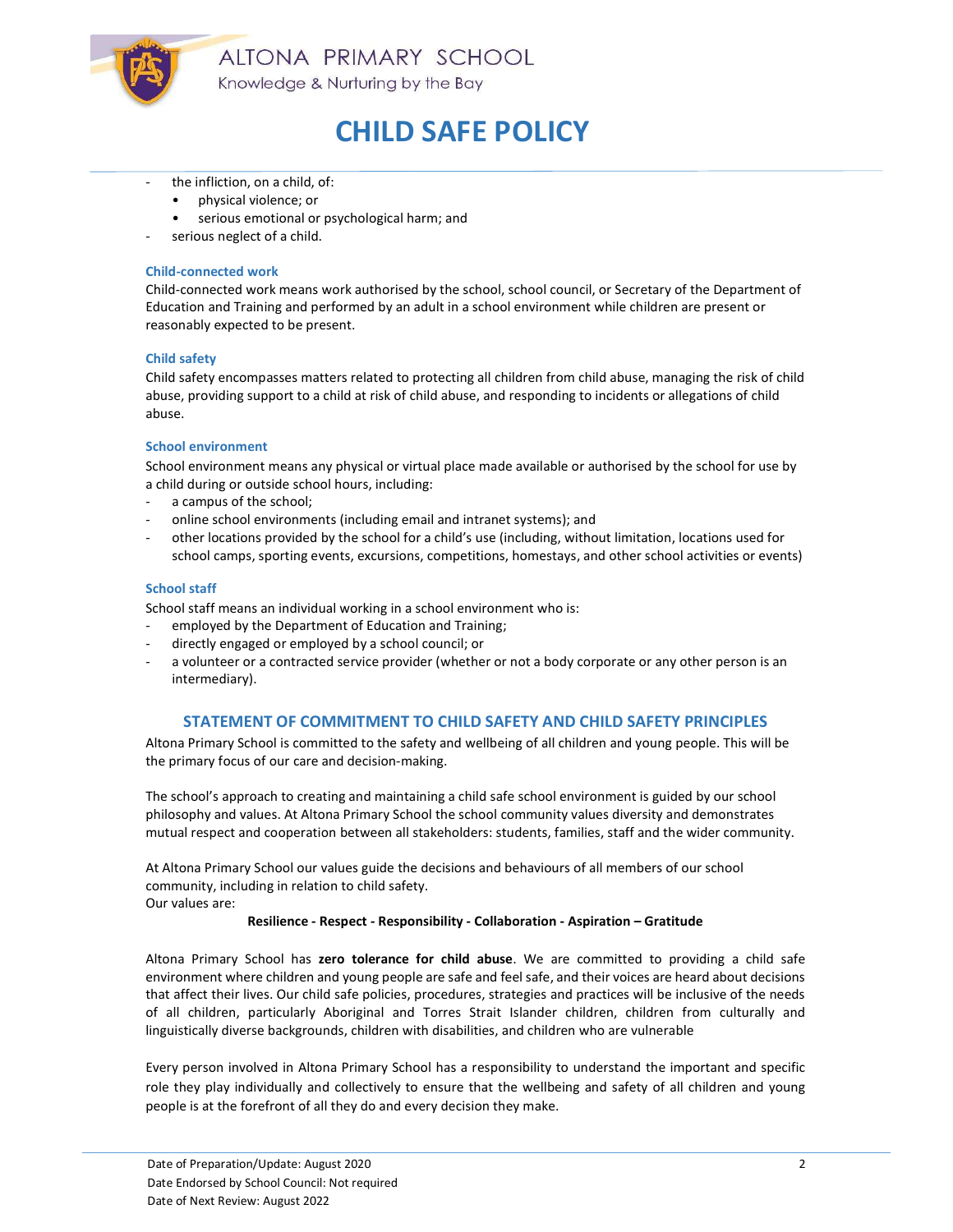

## Child safety principles

In its planning, decision-making and operations, Altona Primary School will:

- 1. Take a preventative, proactive and participatory approach to child safety;
- 2. Value and empower children to participate in decisions which affect their lives;
- 3. Foster a culture of openness that supports all persons to safely disclose risks of harm to children;
- 4. Respect diversity in cultures and child rearing practices while keeping child safety paramount;
- 5. Clearly state the school's commitment to cultural safety for Aboriginal children, cultural safety for children from culturally and/or linguistically diverse backgrounds, and to providing a safe environment for children with a disability;
- 6. Provide written guidance on appropriate conduct and behaviour towards children;
- 7. Engage only the most suitable people to work with children and have high quality staff and volunteer supervision and professional development;
- 8. Ensure children know who to talk with if they are worried or are feeling unsafe, and that they are comfortable and encouraged to raise such concerns;
- 9. Report suspected abuse, neglect or mistreatment promptly to the appropriate authorities;
- 10. Share information appropriately and lawfully with other organisations where the safety and wellbeing of children is at risk; and
- 11. Value the input of and communicate regularly with families and carers
- 12. Consistently implement the school's behaviour framework, School Wide Positive Behaviours (SWPBS), with a view to child safety
- 13. Include contact details of the school's Child Safety Officer for people to access information in relation to child safety

# POLICY IMPLEMENTATION

# Strategies to embed a child safe culture

Altona Primary School's culture encourages staff, students, parents and the school community to raise, discuss and scrutinise child safety concerns. This makes it more difficult for abuse to occur and remain hidden.

All child safety documents, including this policy, the school's Child Safety Responding and Reporting Obligations (including Mandatory Reporting) Policy and Procedures, Identifying and Responding to All Forms of Abuse in Victorian Schools and the Four Critical Actions for Schools are readily available online and in hard copy in the school office for all staff and students to read at any time.

Child safety is everyone's responsibility. All school staff are required to:

- Act in accordance with the school's Child Safe Policy, which clearly sets out the difference between appropriate and inappropriate behaviour;
- Act in accordance with the Child Safety Responding and Reporting Obligations (including Mandatory Reporting) Policy and Procedures at all times, including following the Four Critical Actions for Schools where necessary;
- Undertake annual guidance and training on child safety;
- Act in accordance with their legal obligations, including:
	- Failure to disclose offence (applies to all adults)
	- Duty of care (applies to all school staff)
	- Mandatory reporting obligations (applies to all mandatory reporters, including teachers, principals, registered psychologists, and registered doctors and nurses)
	- Failure to protect offence (applies to a person in a position of authority within the school)
	- Reportable conduct obligations (applies to all school staff in reporting conduct to the principal, and applies to the principal in reporting to Employee Conduct Branch)
	- Organisational duty of care (applies to the school as an organisation)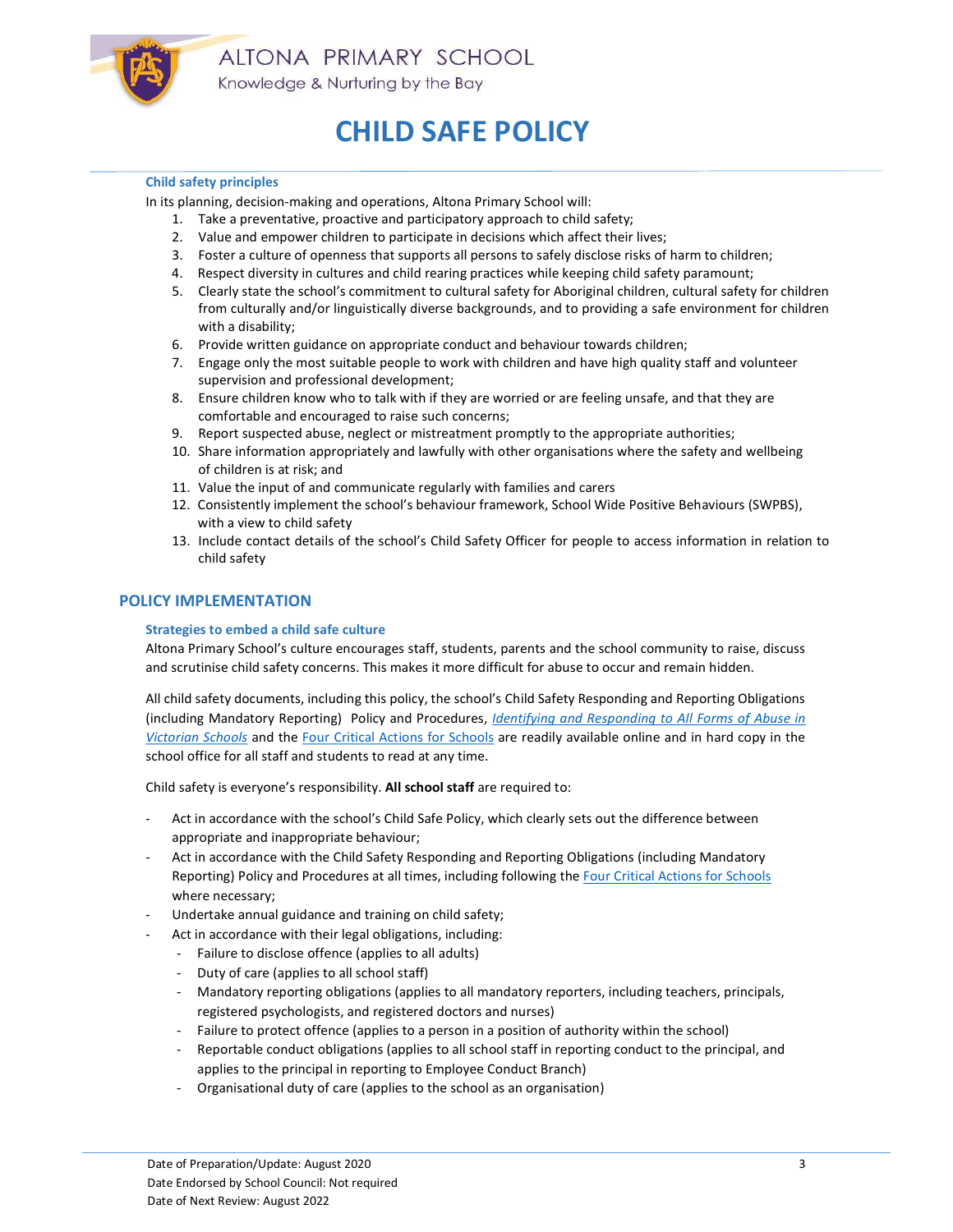

For more information on these obligations, see Identifying and Responding to All Forms of Abuse in Victorian Schools.

As part of Altona Primary School's child safe culture, the school leadership will:

- Consider the diversity of all children, including (but not limited to) the needs of Aboriginal and Torres Strait Islander children, children from culturally and linguistically diverse backgrounds, children with disabilities, and children who are vulnerable, when implementing the Child Safe Standards;
- Ensure that child safety is a regular agenda item at school leadership meetings and staff meetings;
- Encourage and enable staff professional learning and training to build deeper understandings of child safety and prevention of abuse;
- Ensure that no one is prohibited or discouraged from reporting an allegation of child abuse to a person external to the school or from making records of any allegation.

As part of Altona Primary School' child safe culture, and school mandatory reporting, staff are required to:

- Complete the Protecting Children Mandatory reporting and other obligations online module every year
- Read on induction and maintain familiarity with, the following child safe documents:
	- Child Safe Policy (this document)
	- Child Safety Responding and Reporting Obligations (including Mandatory Reporting) Policy and Procedures
	- Staff code of conduct

As part of Altona Primary School's child safe culture, in performing the functions and powers given to them under the Education and Training Reform Act 2006, school councils and school council members will:

- Ensure that child safety is a regular agenda item at school council meetings
- Consider the diversity of all children, including (but not limited to) the needs of Aboriginal and Torres Strait Islander children, children from culturally and linguistically diverse backgrounds, children with disabilities, and children who are vulnerable, when making decisions regarding the Child Safe Standards
- Undertake annual guidance and training on child safety, such as the Child Safe Standards School Council Training PowerPoint.
- Be familiar with the Child Safe Policy to the extent that it applies to school council employees and members, and if updated, note the new document in its school council meeting minutes
- When hiring employees, ensure that selection, supervision and management practices are child safe

School leadership will maintain records of the above processes.

### Roles and responsibilities

School leaders will ensure that each person understands their role, responsibilities and behaviour expected in protecting children and young people from abuse and neglect. Staff will comply with the school's Child Safe Policy, which sets out clearly the difference between appropriate and inappropriate behaviour.

### Specific child safety responsibilities:

- The Child Safety Officer is responsible for reviewing and updating the Child Safe Policy every 2 years. (Refer to roles and responsibilities);
- The principal is responsible for monitoring the school's compliance with the Child Safe Policy. The school community should approach the Child Safety Officer or principal if they have any concerns about the school's compliance with the Child Safe Policy;
- The principal is responsible for informing the school community about this policy and making it publicly available;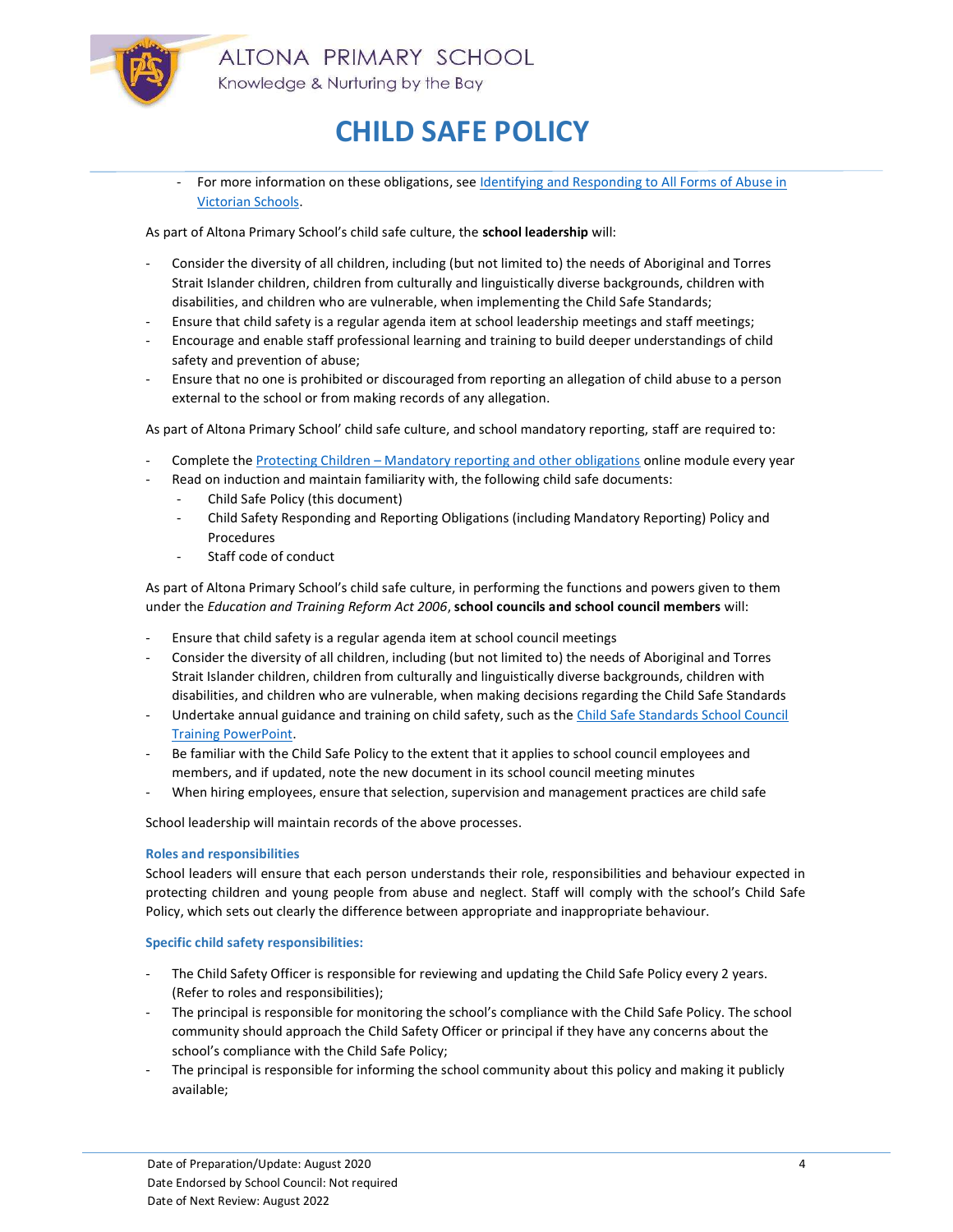

- Other specific roles and responsibilities are named in Altona Primary School's other child safety policies and procedures, Child Safety Responding and Reporting Obligations (including Mandatory Reporting) Policy and Procedures, Roles and responsibilities, and risk assessment register.

### Recruitment

Altona Primary School follows the Department's Recruitment in Schools guide to ensure child safe recruitment practices, available on the Department's website.

All prospective volunteers are required to maintain a valid Working with Children Check and comply with our school's Volunteers Policy, including in relation to assessing the suitability of prospective volunteers and obtaining checks required under this policy.

#### Fair Procedures for Personnel

Whilst the safety and wellbeing of children is our primary concern, we also are fair and just to personnel. The decisions we make when recruiting, assessing incidents, and undertaking disciplinary action will always be thorough, transparent, and based on evidence.

We record all allegations of abuse and safety concerns using our incident reporting form, including investigation updates. All records are securely stored.

If an allegation of abuse or a safety concern is raised, we provide updates to families (as appropriate) on progress and any actions we take.

#### Training and supervision

Training and education is important to ensure that everyone in the school understands that child safety is everyone's responsibility. Our school culture aims for all staff and volunteers (in addition to parents/carers and children) to feel confident and comfortable in coming forward with any allegations or suspicions of child abuse or child safety concerns. We train our staff and volunteers to identify, assess, and minimise risks of child abuse and to detect potential signs of child abuse. This training occurs annually or more often as required.

We also support our staff and volunteers through ongoing supervision to develop their skills to protect children from abuse, to promote the cultural safety of Aboriginal and Torres Strait Islander children and children from linguistically and/or diverse backgrounds, and the safety of children with a disability and vulnerable children.

New employees and volunteers will be inducted into the school, including referrals to the Child Safe Policy (this document), and the Child Safety Responding and Reporting Obligations (including Mandatory Reporting) Policy and Procedures, (also available on the school website). They will also be supervised regularly to ensure they understand our school's commitment to child safety, and that their behaviour towards children is safe and appropriate. All employees of our school will be monitored and assessed via regular performance review to ensure their continuing suitability for child-connected work. Any inappropriate behaviour will be reported by school staff to the Principal or Assistant Principal and will be managed in accordance with Altona Primary School's Child Safety Responding and Reporting Obligations (including Mandatory Reporting) Policy and Procedures where required.

#### Reporting a child safety concern or complaint

The school has clear expectations for all staff and volunteers in making a report about a child or young person who may be in need of protection. All staff (including school council employees) must follow the school's Child Safety Responding and Reporting Obligations (including Mandatory Reporting) Policy and Procedures, including following the Four Critical Actions for Schools if there is an incident, disclosure or suspicion of child abuse. Immediate actions should include reporting their concerns to DHHS Child Protection, Victoria Police and/or another appropriate agency and notifying the principal or a member of the school leadership team of their concerns and the reasons for those concerns.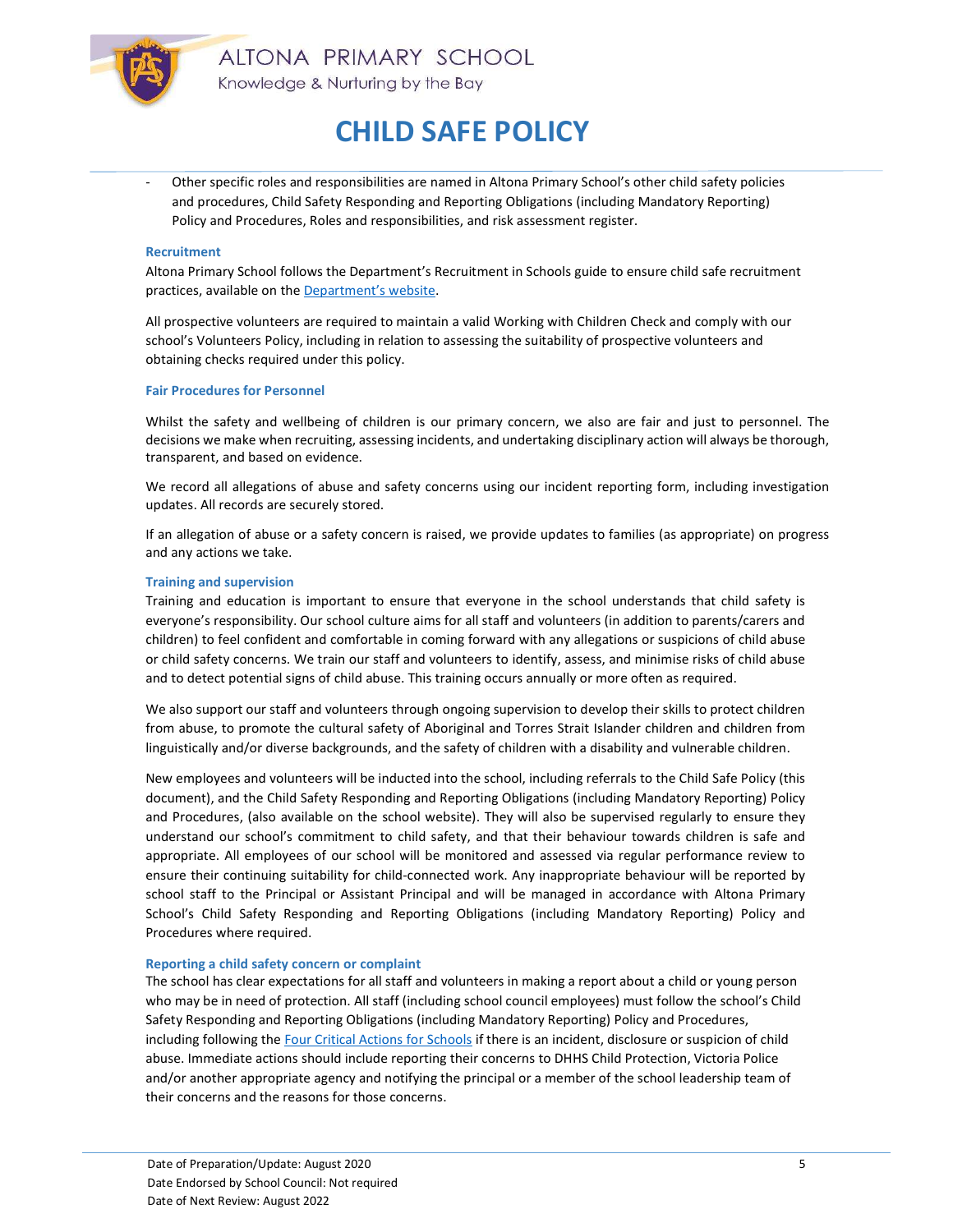

ALTONA PRIMARY SCHOOL Knowledge & Nurturing by the Bay

# CHILD SAFE POLICY

Altona Primary School will never prohibit or discourage school staff from reporting an allegation of child abuse. The school will always take action to respond to a complaint in accordance with the school's Child Safety Responding and Reporting Obligations (including Mandatory Reporting) Policy and Procedures. In accordance with Action 4 of the Four Critical Actions for Schools, Altona Primary School will provide ongoing support for students affected by child abuse.

### Risk reduction and management

Altona Primary School believes the wellbeing of children and young people is paramount, and is vigilant in ensuring proper risk management processes, found in the school's risk assessment register. The school recognises there are potential risks to children and young people and will take a risk management approach by undertaking preventative measures.

We will identify and mitigate the risks of child abuse in school environments by taking into account the nature of each school environment, the activities expected to be conducted in that environment and the characteristics and needs of all children expected to be present in that environment.

Altona Primary School monitors and evaluates the effectiveness of the actions it takes to reduce or remove risks to child safety; more information can be found in the school's risk assessment register.

### Legislative Responsibilities

The school takes its legal responsibilities seriously, including:

- Failure to disclose: Reporting child sexual abuse is a community-wide responsibility. All adults in Victoria who have a reasonable belief that an adult has committed a sexual offence against a child under 16 have an obligation to report that information to the police.
- Failure to protect: People of authority will commit an offence if they know of a substantial risk of child sexual abuse and have the power or responsibility to reduce or remove the risk, but negligently fail to do so.
- All teachers are mandatory reporters and must comply with their responsibilities.
- Non-teaching staff have an obligation to report if they form a reasonable belief that a child is at risk of harm.

### Listening to, communicating with and empowering children

Altona Primary School has developed a safe, inclusive and supportive environment that involves and communicates with children, young people and their parents/carers. We encourage child and parent/carer involvement and engagement that informs safe school operations and builds the capability of children and parents/carers to understand their rights and their responsibilities. Our school is committed to supporting and encouraging students to use their voice to raise and share their concerns with a trusted adult at any time of need. Students can access information on how to report abuse at the school office or through class teachers.

When the school is gathering information in relation to a complaint about alleged misconduct with or abuse of a child, the school will listen to the complainant's account and take them seriously, check understanding and keep the child (and/or their parents/carers, as appropriate) informed about progress.

The school will promote the Child Safe Standards in ways that are readily accessible, easy to understand, and user-friendly to children, including:

- All of our child safety policies and procedures will be available for the students and parents at Altona Primary School to read at school or office and/or on the school website
- PROTECT Child Safety posters will be displayed across the school
- School newsletters will inform students and the school community about the school's commitment to child safety, and strategies or initiatives that the school is taking to ensure student safety
- The school will use its health and wellbeing programs and SWPBS to deliver appropriate education and information to its students through age-appropriate discussion of child safety with students, ensuring child safety policies and procedures are written in child-friendly language and addressing and explaining the Child Safe Standards at year level assemblies and/or parent information sessions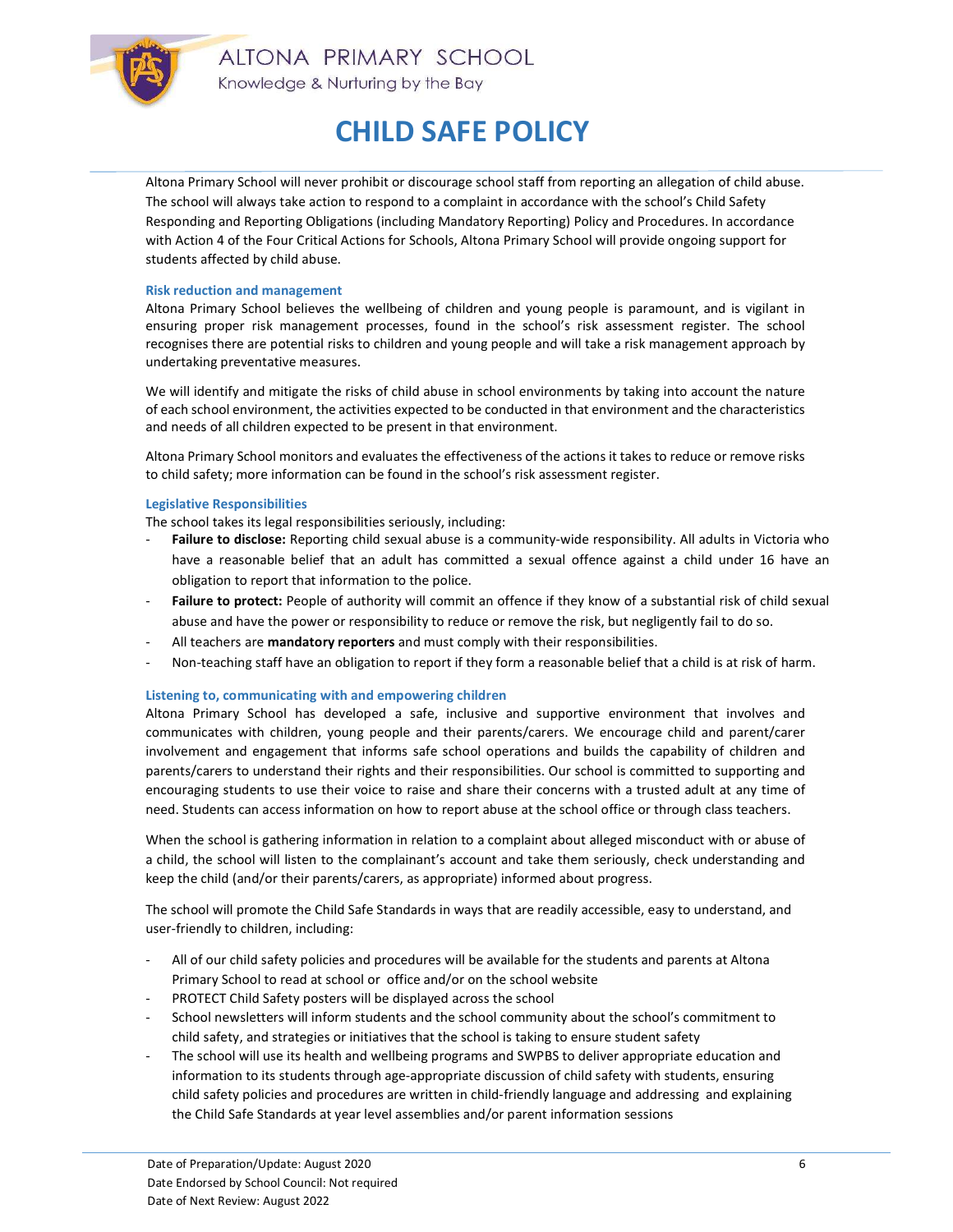

### These will include:

- standards of behaviour for students attending the school;
- healthy and respectful relationships (including sexuality);
- resilience:
- child abuse awareness and prevention.

### Communications

This school is committed to communicating our child safety strategies to the school community through:

- Ensuring that the Child Safety Policy (this document), and the Child Safety Responding and Reporting Obligations (including Mandatory Reporting) Policy and Procedures are available on the school website and through the school office
- reminders in the school newsletter of our school's commitment to child safety
- Ensuring that child safety is a regular agenda item at school leadership meetings and staff meetings for discussion

### Confidentiality and privacy

This school collects, uses and discloses information about particular children and their families in accordance with Victorian privacy law. The principles regulating the collection, use and storage of information is included in the Department of Education and Training's Schools' Privacy Policy.

# FURTHER INFORMATION AND RESOURCES

### Related documents include:

- Risk assessment register
- Working with Children Checks register
- Archives & Records Management
- Police & DHHS Interviews
- Identifying and Responding to All Forms of Abuse in Victorian Schools
- Four Critical Actions for Schools
- Recording your actions: Responding to suspected child abuse A template for Victorian schools
- Identifying and Responding to Student Sexual Offending
- Four Critical Actions for Schools: Responding to Student Sexual Offending
- School Policy and Advisory Guide Duty of Care
- School Policy and Advisory Guide Child Protection Reporting Obligations.

### School Policies

- Child Safety Responding and Reporting Obligations (including Mandatory Reporting) Policy and Procedures
- **Bullying Prevention Policy**
- Emergency & Critical Incidents Policy
- Diversity and Inclusion Policy
- Duty of Care Policy
- Emergency & Incident Reporting
- Digital Technologies and Acceptable Use Policy
- Mobile Phone (student use) Policy
- Visitors to the School Policy
- Volunteers Policy
- Photographing & Filming Students Policy